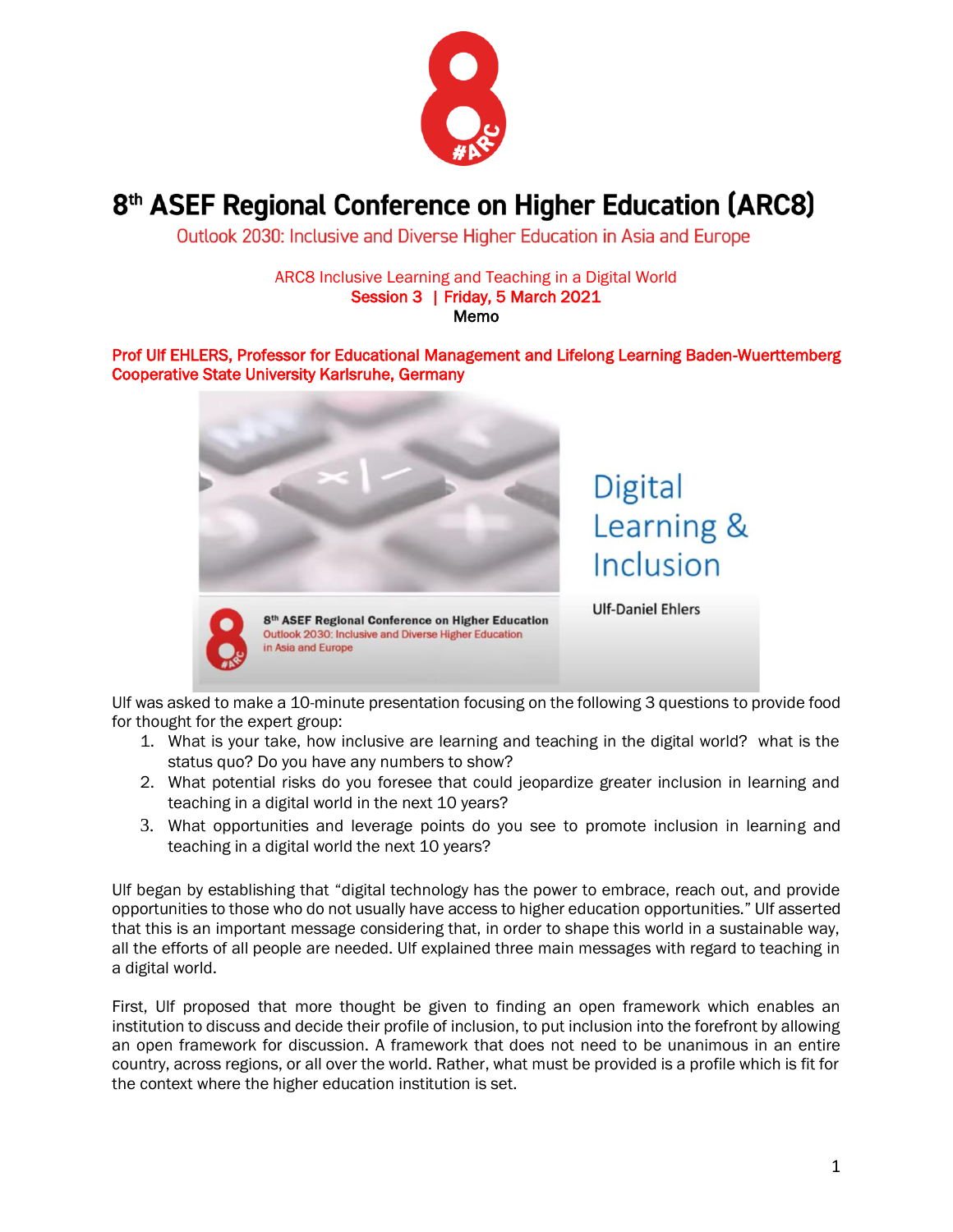Ulf also presented multiple dimensions of inclusion, such as justice, equality, and excellence. According to Ulf, inclusion actually provides more opportunities to everybody. To leave nobody behind in higher education means to work for a more prosperous society and economy, student success, and equal opportunities. Ulf reiterated for emphasis, there needs to be an open framework which allows institutions to take their stand on inclusiveness and avoid having a vague idea of it.

Message 1: Let's discuss the principle

- What is the aim of inclusion?
	- · Justice?
	- · Equality?
	- Excellence?
	- Prosperity?
	- Student Success?
	- Equal Opportunies?
- Bodieau: Mapping different territories of inclusion
- ò. The broad idea of inclusion is not operationalized. At the same time, inclusion may have different shades and shapes. For example, inclusion can be more than an economic inclusion. according to Pierre Bourdieu, inclusion also includes the dimension of association to some, which, to others may bear more weight and important.



- Macrolevel
	- National/ regional Policy Making
- Mesolevel:
	- Institutions
	- Leadership
	- Institutional Policy
- Microlevel
	- Teaching/Learning
	- Faculty
	- Dimensions of Inlcuison

Second, the framework must act on certain levels of teaching and learning. Fostering inclusive learning and studying in higher education institutions must consider different dimensions: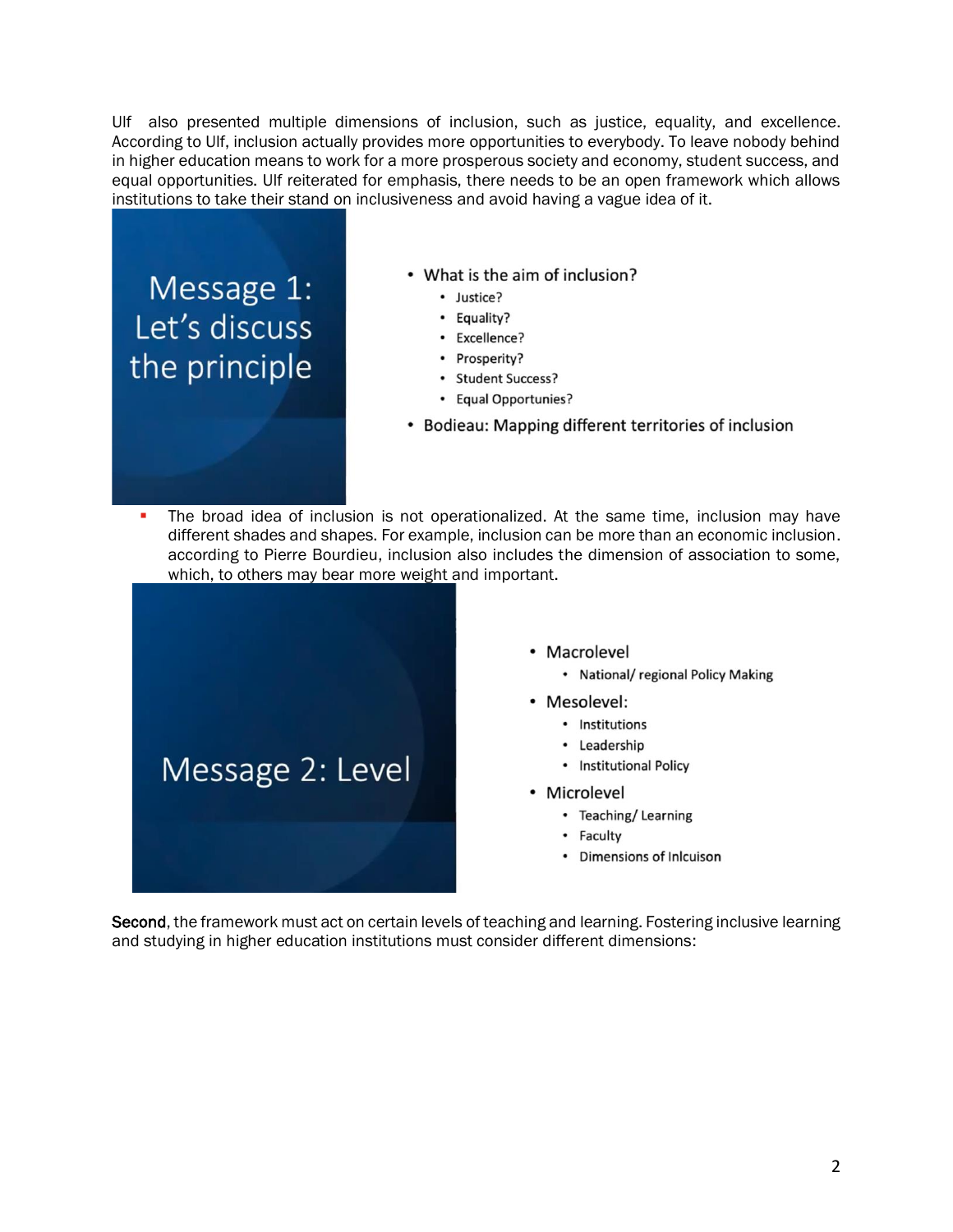

Third, Ulf delivered a message about dimensions which could lead to exclusion in the future. Ulf said that "equipping students with great knowledge will absolutely not be enough for a future in which they will have to work in, a society and economy in a labor market where the demand for professionalism is changing so quickly." Thus, people must be equipped with larger competencies, action competence, and the ability to act on an unforeseen future.



According to Ulf, the future of higher education institutions will focus more on future skills rather than knowledge, much more on enabling lifelong episodes of academic education in a networked multiinstitutional scenario. Because of this, Ulf's advice is to focus on micro-credentials, alternative credentialing, which will allow students from other educational sectors or the vocational education sector to move seamlessly into higher education and continue their journey, in their way, in their professional life.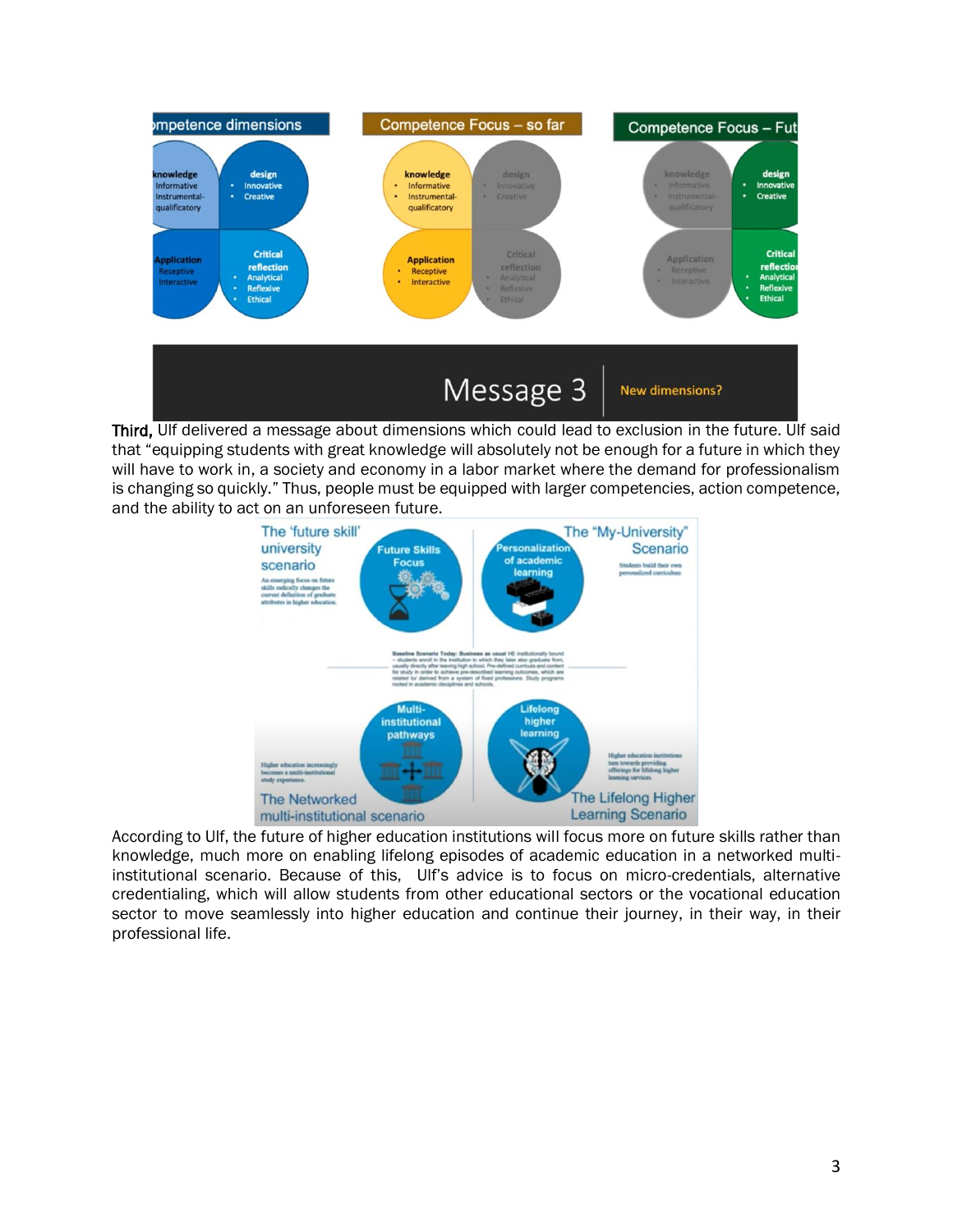

Ulf explained current projects which work in line with the three messages earlier stated, such as experimental projects and laboratories which include students in higher education in new ways. For example, there are podcasts wherein conversations included students talking about their needs. Ulf and his team are working on European project initiatives, the newest one was called *inclusive.*



InclusiPHE works at a meso level, often working with higher education institutions, to provide opportunities for non-traditional target groups, engage them in a better way, and break barriers. This project has been for running three years.